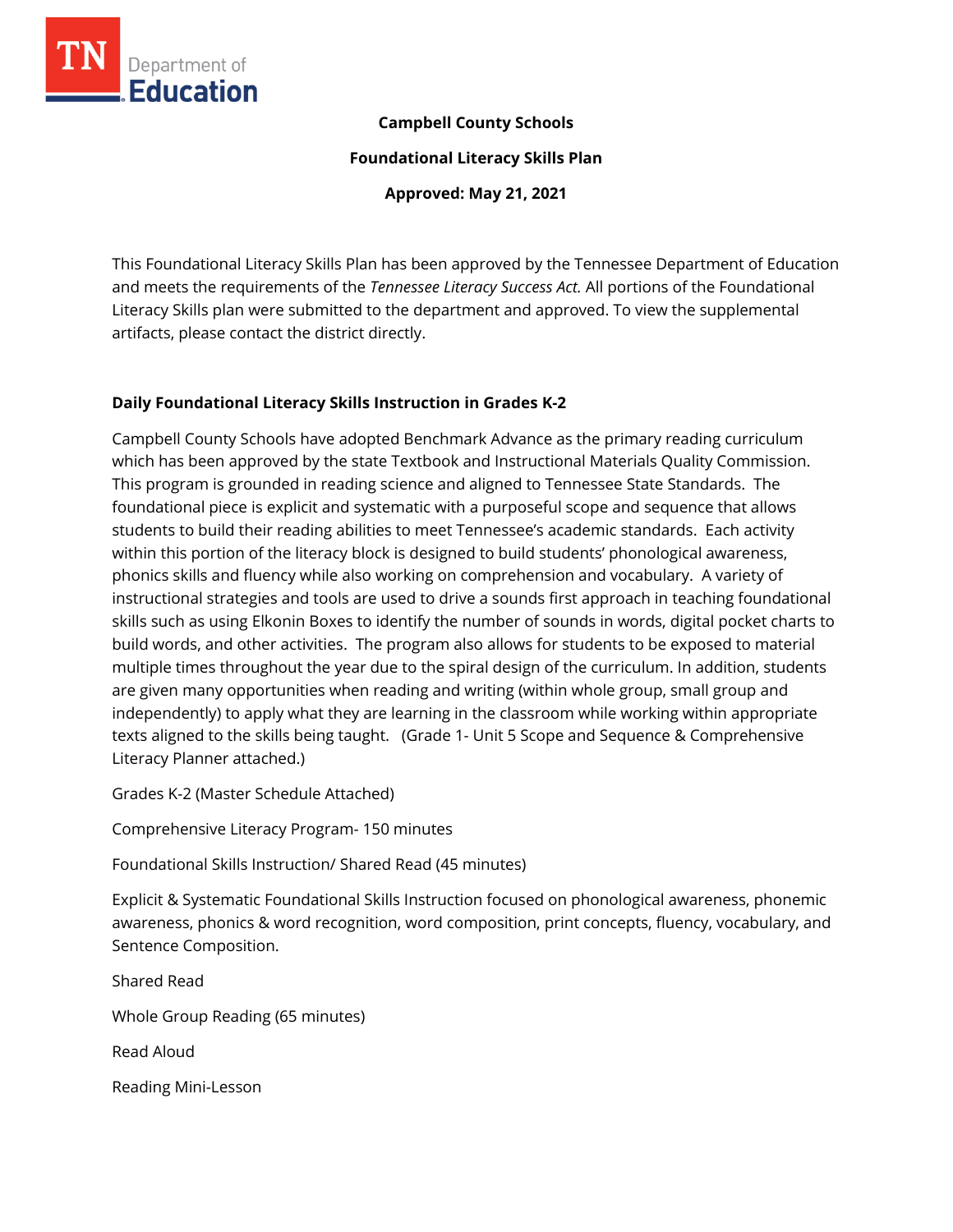Small Group Instruction/ Conferring-differentiated reading instruction in small group based on student need.

Whole Group Writing/ Grammar (40 minutes)

Writing/ Grammar Mini-Lessons

Small Group Instruction/ Conferring-differentiated writing instruction in small group reading based on student need.

Looking forward to next year, we will continue to provide teachers with opportunities to collaboratively dig deeper into our new reading program in order to provide students in Grades K-2 the best foundation possible to grow as readers and writers. We will also continue to offer the supports needed to aid teachers in the unit planning process.

# **Daily Foundational Literacy Skills Instruction in Grades 3-5**

Campbell County Schools have adopted Benchmark Advance as the primary reading curriculum which has been approved by the state Textbook and Instructional Materials Quality Commission. This program is grounded in reading science and aligned to Tennessee State Standards. Due to the spiral design of the curriculum, students will revisit key standards several times throughout the units of study. During the 90 minute integrated literacy block, students are engaged in various types of daily activities that allow them to grow as readers and writers and meet the rigor of the Tennessee State Standards. Much of the foundational skills work in Grades 3-5 is embedded in all aspects of the literacy block as students become independent readers and writers. There are a variety of instructional strategies and methods that are used to develop students' foundational literacy such as the using various graphic organizers, such as the Frayer Model, to determine, clarify and analyze word meaning and structures, digital pocket charts to study word parts while building and making new words, and concept webs. Daily instruction is designed to build and improve students' ability to comprehend complex texts and apply what they are learning when they are speaking, listening, reading and writing while engaging in close reading. In addition, students are also engaged in building fluency and vocabulary, word exploration (spelling, morphology) and grammar. Students are also exposed to multiple texts on the same topic to build knowledge, which in turn builds a web of related vocabulary knowledge and supports fluency. (Grade 5- Unit 5 Scope and Sequence & Comprehensive Literacy Planner attached)

Grades 3-5 (Master Schedule Attached)

Comprehensive Literacy Program- 90 minutes

Whole Group Reading and Word Study (50 minutes)

Word Study (Isolated and Embedded) with a focus on phonics and word recognition, word composition, fluency, vocabulary, and sentence composition.

# Reading Mini-lesson

Small Group Instruction/ Conferring-differentiated reading instruction in small group based on student need.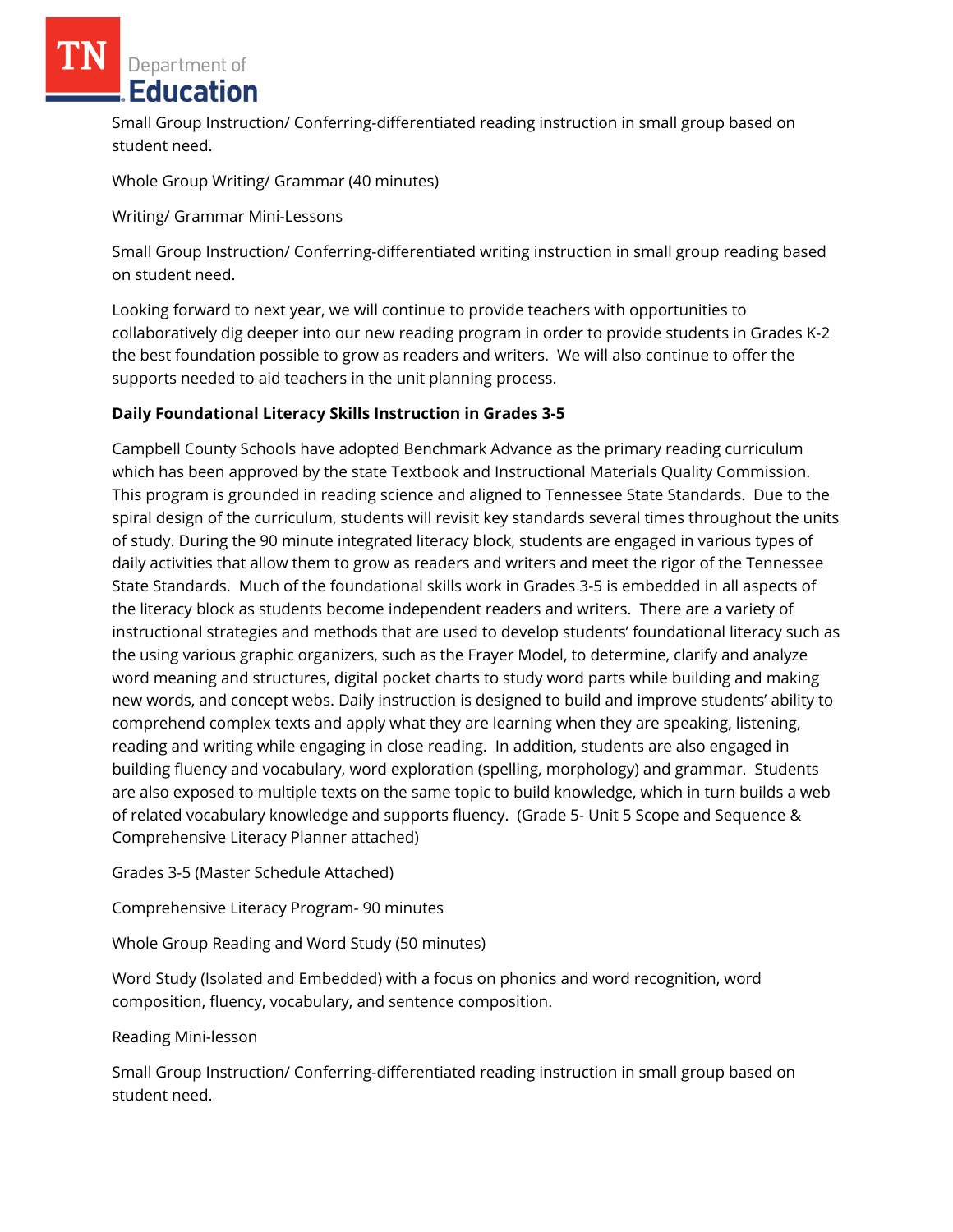Whole Group Writing/ Grammar (40 minutes)

Writing/ Grammar Mini-Lessons

Small Group Instruction/ Conferring-differentiated writing instruction in small group reading based on student need.

Looking forward to next year, we will continue to provide teachers with opportunities to collaboratively dig deeper into our new reading program in order to provide students in Grades 3-5 impactful learning experiences. We will also continue to offer the supports needed to aid teachers in the unit planning process.

#### **Approved Instructional Materials for Grades K-2**

Benchmark - K-5 Advance

#### **Approved Instructional Materials for Grades 3-5**

Benchmark - K-5 Advance

# **Universal Reading Screener for Grades K-5. This screener complies with RTI<sup>2</sup>and Say Dyslexia requirements.**

#### NWEA MAP Growth

Current Dyslexia Process

- Give the Universal Screener (NWEA MAP)
- Identify students that are below the 25th percentile
- Provide tier 2 for students between 10th and 25th percentile.
- Provide tier 2 and 3 for students below the 10th percentile.
- A Dyslexia screener (Easy CBM) is given to all students identified through this process.
- As Dyslexia is under the reading umbrella; students will be served in the RTI intervention process if they show dyslexic characteristics.
- We notify the parents of the Dyslexia results once the screener is completed.
- A meeting is scheduled to discuss this in more detail with parents.
- Once a student receives 20 data points and is under the 10th percentile the student will be referred to special education.
- Dyslexia is considered under SLD is special education.
- If the psychologists find the students meets eligibility requirements, then the student will be served in special education.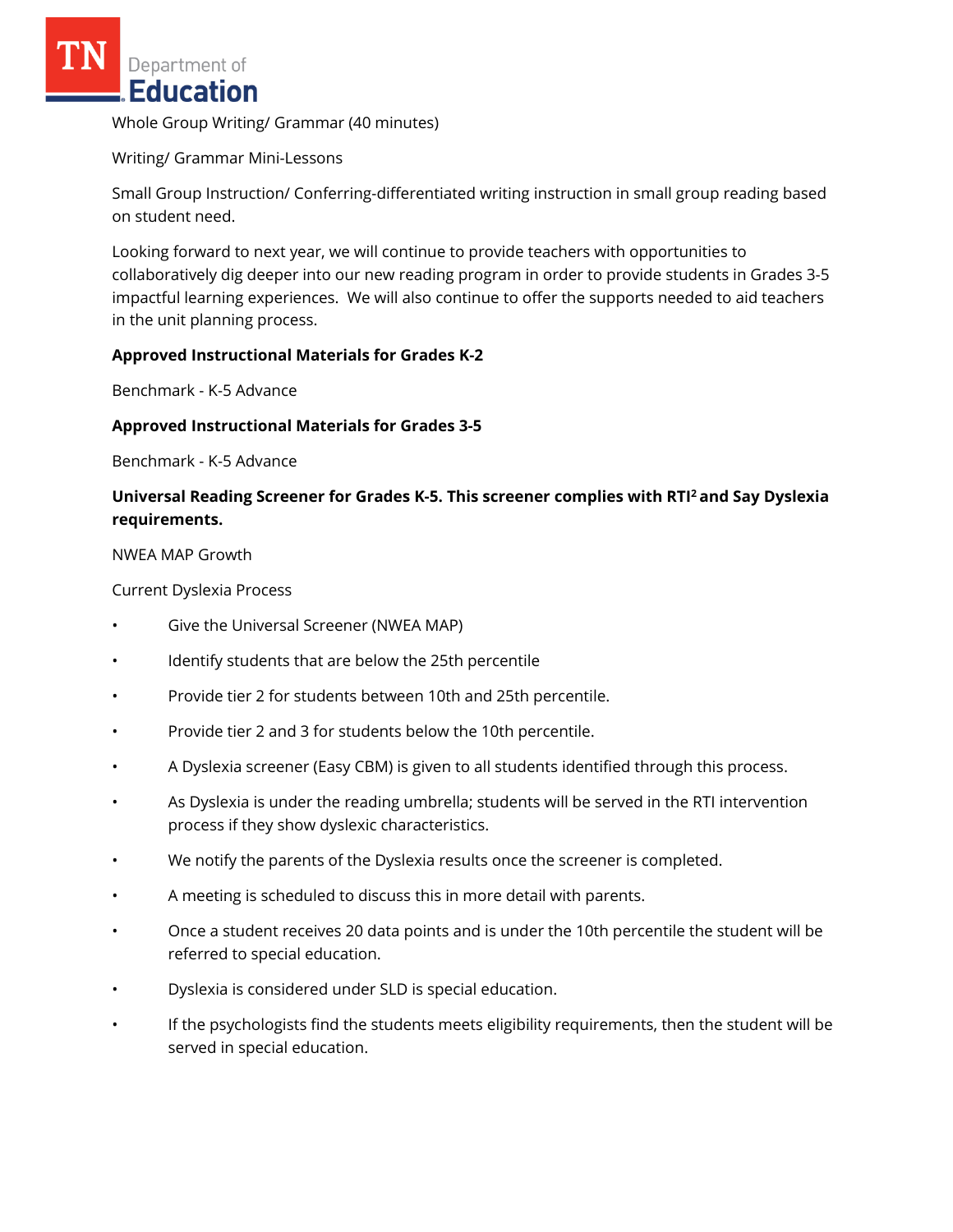# **Intervention Structure and Supports**

In fall, students take the NWEA MAP Growth assessment as our district universal screener. After reviewing the assessment data, students are placed in intervention tiers. RTI² serves as a threetiered approach that supports a systematic and data-based framework through the implementation of scientific, research- based instruction, evidence- based practices and intervention that is aligned to students' individual needs and skill deficits.

Tier II will be designed for students when focused instruction within Tier I does not enable them to meet grade-level expectations above the 25th percentile as measured by a skills-based assessment. Tier II interventions will be provided to students who score at or below the 25th percentile on the NWEA MAP Growth Universal Screener and are struggling academically as determined by evidence provided to the RTI² School Level Support Team (RTI² SLS Team). Students served in Tier II interventions will receive no less than 30 minutes of daily intensive small group instruction focusing on identified skill areas of difficulty in addition to the core academic instruction (Tier I).

Tier III will be designed for students who experience considerable difficulty in acquiring necessary skills and are performing below grade level. Tier III interventions will be provided for students who score at or below the 10th percentile on the NWEA MAP Growth Universal benchmark screening and are struggling academically as determined by evidence presented to the RTI² SLS Team. Instruction in Tier III will utilize evidence-based interventions during an additional 45 minutes of intensive, small group instruction per day. Interventions will be provided to students within their specific skills area of deficit.

Our new ELA curriculum, Benchmark Advance has built in assessments and remediation/intervention lessons in which teachers can differentiate their targeted small group instruction. If that is not effective in closing their gaps, a more comprehensive and strategic intervention (such as SPIRE or Sounds Sensible) will be implemented.

Data teams meet every 4 ½ weeks to review student progress, data points, and make any needed changes to the students' program. SIPADS are also updated, parent notifications are sent home, and students making sufficient progress are discontinued from intervention while other students may be added or may require a change of program/teacher/or time.

Intervention takes place daily and is part of our school and district's master daily schedule.

# **Parent Notification Plan/Home Literacy Reports**

Parent contact will be an essential component of RTI². A variety of means to inform parents will be implemented, including: phone calls, e-mail, and other written communications.

Parents whose children will be potentially served by the RTI² model will be contacted by the RTI² SLS Team before initiating, changing or discontinuing each tiered level. For students receiving tiered interventions, a monthly progress report will be provided to parents. A clear explanation of the student's skill gaps will be discussed with parents using the MAP Student Profile Report. Within this report, the team will identify specific areas of concern and tailor intervention to meet the student's needs. The student will then be progressed monitored weekly/ biweekly to monitor progress. At this